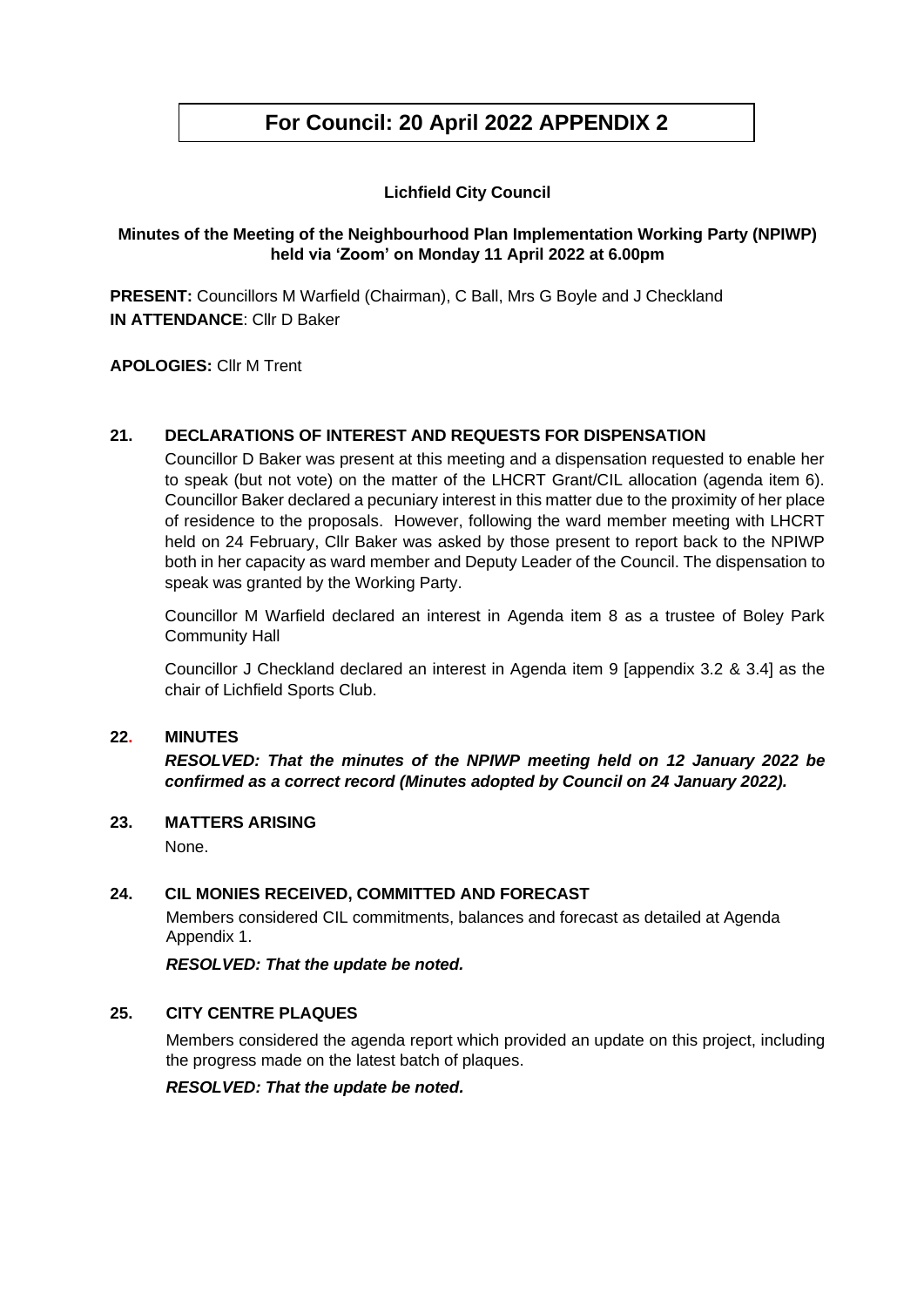# **26. LHCRT – GRANT/CIL ALLOCATION**

Members considered the Town Clerk's agenda report and thanked Cllr Baker for her contribution. Following discussion, the Working Party agreed on the following recommendation to Council. *[members are reminded that at its meeting of 24 January 2022, the City Council considered this matter and left it in abeyance pending further discussion between ward members and LHCRT representatives, such discussions having now taken place and been considered by the NPIWP].*

*RECOMMENDATION TO COUNCIL: That £54,000 of CIL Monies and £6,000 of City Council capital reserves be allocated to LHCRT for this specific project on the understanding that:*

- *a) Payments are phased and only made on the production of invoices*
- *b) Further works on either side of this area are still progressed and tidied as much as possible so that residents can make use of them*
- *c) The monies awarded are not to be used on any other area of the Canal project*
- *d) No further funding to be requested from the City Council until the issue of the gas main along Tamworth Road has been resolved.*

## **27. LICHFIELD WATERWORKS TRUST – CIL ALLOCATION**

Following referral from LCC's Grants Committee, the NPIWP considered the appropriateness of a CIL allocation towards the requested cycle shelter at Sandfields Pumping Station.

*RECOMMENDATION TO COUNCIL: That £2,175 of CIL (being the supply cost) be awarded to LWT to purchase their chosen cycle shelter.*

## **28. BOLEY PARK COMMUNITY HALL**

The NPIWP considered the Town Clerk's agenda report which set out the progress made on the existing CIL allocation of £17,000 to facilitate the replacement of the front and rear doors and surrounding screens at the Hall, and the possibility that the current CIL allocation could also cover the costs of repairs required to the main hall flooring. NPIWP members confirmed the views expressed informally during prior discussions with the Town Clerk on this matter.

# *RECOMMENDATION TO COUNCIL: That the allocation of £17,000 of CIL funding to replace the doors/screens at Boley Park Community Hall be varied to include the repairs and maintenance to the existing main hall flooring.*

#### **29. SUGGESTIONS FOR CIL SPEND**

The NPIWP considered the suggestions received for CIL spend, and responded as below:

#### **1. Street Lighting – Stowe Pool Footpath**.

Members agreed in principle and ask that the Deputy Town Clerk to make the relevant enquiries to establish the cost.

#### **2. Crossing/footpath to Hockey Club on Eastern Avenue**

Members agreed that a footpath was needed, and that the landowner be established. The Deputy Town Clerk to contact Staffordshire County Council highways and Janice Silvester-Hall, County Councillor for Lichfield City North to enquire if there are any plans to install a crossing.

#### **3. Dr Milley's – window improvements**

Members agreed to defer to the next meeting. Councillor Boyle to contact Officers at Lichfield District Council to determine why this is not an appropriate CIL spend.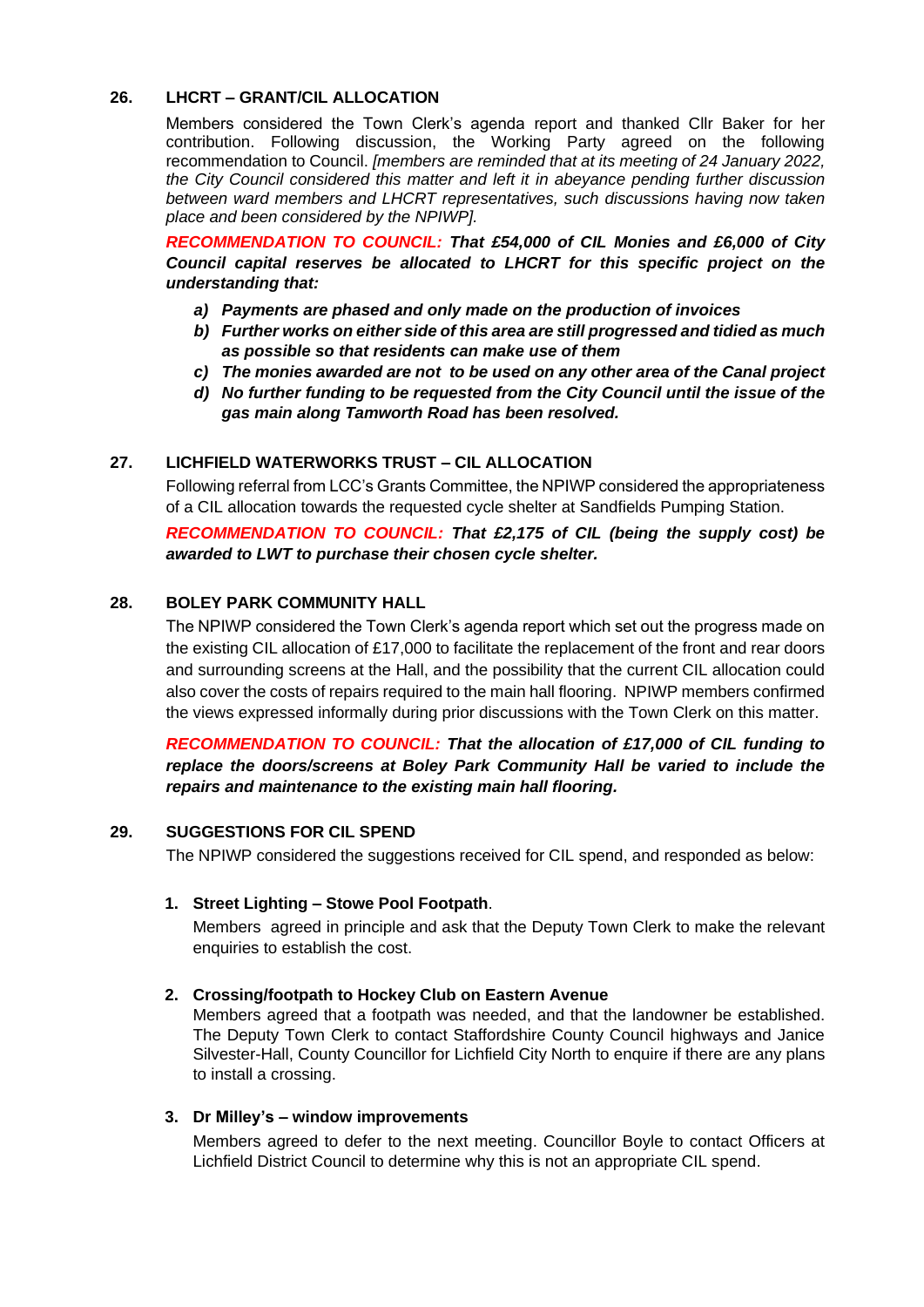# **4. Lichfield Sports Club – outdoor furniture**

As advised by Lichfield District Council, Members agreed this was not an appropriate CIL spend and that other more suitable sources of funding were available.

## **5. Blue plaques for Anna Seward and Francis Barber**

Members noted the work already in progress by Lichfield District Council to include Francis Barber on the new information board at Stowe Pool but also requested that the plaques (including Anna Seward) be progressed. Members ask that the MHO liaise with the Johnson Society and Cllr Ball to progress this project and obtain all the necessary permissions.

#### **6. Lichfield Arts – new staging.**

This request be declined as not an appropriate spend of CIL monies

## **7. Transition Lichfield/Nurture Community CIC**

'Wilding' project. That no further funds be allocated as a Grant of £250 has already been awarded by the City Council.

- **8. Shaw Lane/Beacon St junction – mirror to improve visibility for drivers.**  The Deputy Town Clerk to make representations to SCC Highways**.**
- **9. New cycle signage around Stowe Pool – confirmed as being progressed by LDC** No further action required by the Working Party as the matter is in hand.

## **30. ADDITIONAL 20MPH REPEATER SIGNS – NORTH LICHFIELD**

The Working Party noted the update and the sights for the installation of additional 20mph repeater signs

*RECOMMENDATION TO COUNCIL: That £2,500 of CIL be allocated to the provision of additional 20mph repeater signs on Anson Avenue, Dimbles Lane and Friday Acre.* 

# **31. ACTION PLAN UPDATE**

The Working Party considered the action plan; the updated document is included at **ENCLOSURE 1** to these Minutes**.** *RESOLVED: That the update be noted.*

#### **32. CIL ALLOCATION UPDATES**

The Working Party noted the installation of the CIL funded cycle stands at Darwin Hall and Curborough Community Centre.

*RESOLVED: That the report be noted.*

# **33. DATE AND TIME OF NEXT MEETING**

11 July 2022 at 6.00pm.

# **34 ANY OTHER BUSINESS**

Councillor Ball commented on the lack of response for suggestions received from members of the public for CIL spend and asked all Councillors to publicise in their Wards once again.

The Deputy Town Clerk confirmed that a further request for suggested CIL spends would be included again in the City Councils Newsletter in the next issue of City Life magazine.

#### **THERE BEING NO FURTHER BUSINESS**

**THE CHAIRMAN DECLARED THE MEETING CLOSED AT 7.10PM**